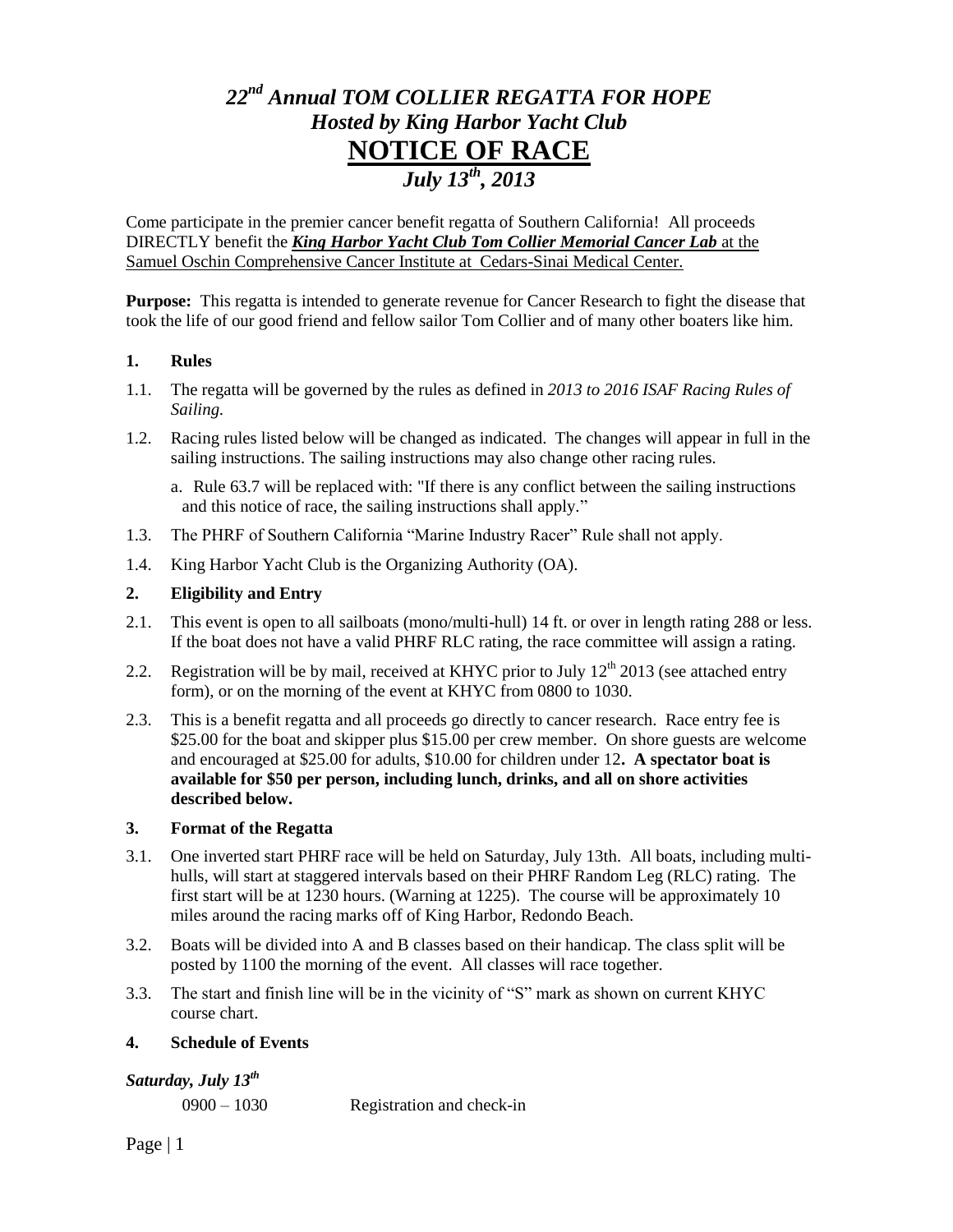| 1030 | Skipper's Meeting (Mandatory)                      |
|------|----------------------------------------------------|
| 1225 | Race Warning                                       |
| 1230 | First start – subsequent starts at 1 min intervals |
| 1500 | On-shore activities begin                          |

# **5. Sailing Instructions**

Preliminary sailing Instructions may be available online, and final official sailing instructions will be available onsite at check-in.

#### **6. The Course**

The course will be approximately 10 miles around buoys in the King Harbor area. Details will be included in the Sailing Instructions.

#### **7. Scoring**

This is an inverted start handicap event. As such boats will be scored in the order of finish. Scoring will be determined for overall position as well as for PHRF A, PHRF B, multihull, and any individual class with 3 or more boats starting the race. **THE FIRST JUNIOR SKIPPER UNDER 18 YEARS OF AGE ON THE DAY OF THE EVENT WILL BE SCORED AS THE WINNER OF THE NEIL ARMSTRONG PERPETUAL TROPHY.**

# **8. Prizes**

Prizes will be given as follows:

Overall: 1st through  $5<sup>th</sup>$  – Overall winner will have his/her name inscribed on the Tom Collier Perpetual Trophy PHRF A and/or B:  $1<sup>st</sup>$  if NOT already awarded an overall trophy. Neil Armstrong Perpetual:  $1<sup>st</sup>$  Junior skipper under 18 yrs of age day of the event Fleets with 3 or more boats starting:  $1<sup>st</sup>$ Multihulls: 1st

# **9. On-shore activities**

This event is FAMOUS for the post-race festivities. All racers, spectator boat participants, and on-shore guests are invited to attend. The activities include hor's d'ouerves, fish tacos, hot dogs/brauts, no-host bar, opportunity drawing, silent auction, and a very entertaining live auction. Opportunity drawing grand prize is an iPad 2! Dr Phil Koeffler from the King Harbor Yacht Club Tom Collier Cancer Research Lab will briefly describe the research we are all helping to fund.

# **10. Further Information**

For additional information please contact:

Regatta Chair: Kirk Busby, (310) 376-2056 or **kirkbusby@verizon.net** 

Principal Race Officer: Janine Thompson, (310) 370-5179 or [janine@piperdigital.com](mailto:janine@piperdigital.com)

KHYC Club Manager: Bret Coad, (310) 376-2459 or [manager@khyc.org](mailto:manager@khyc.org)